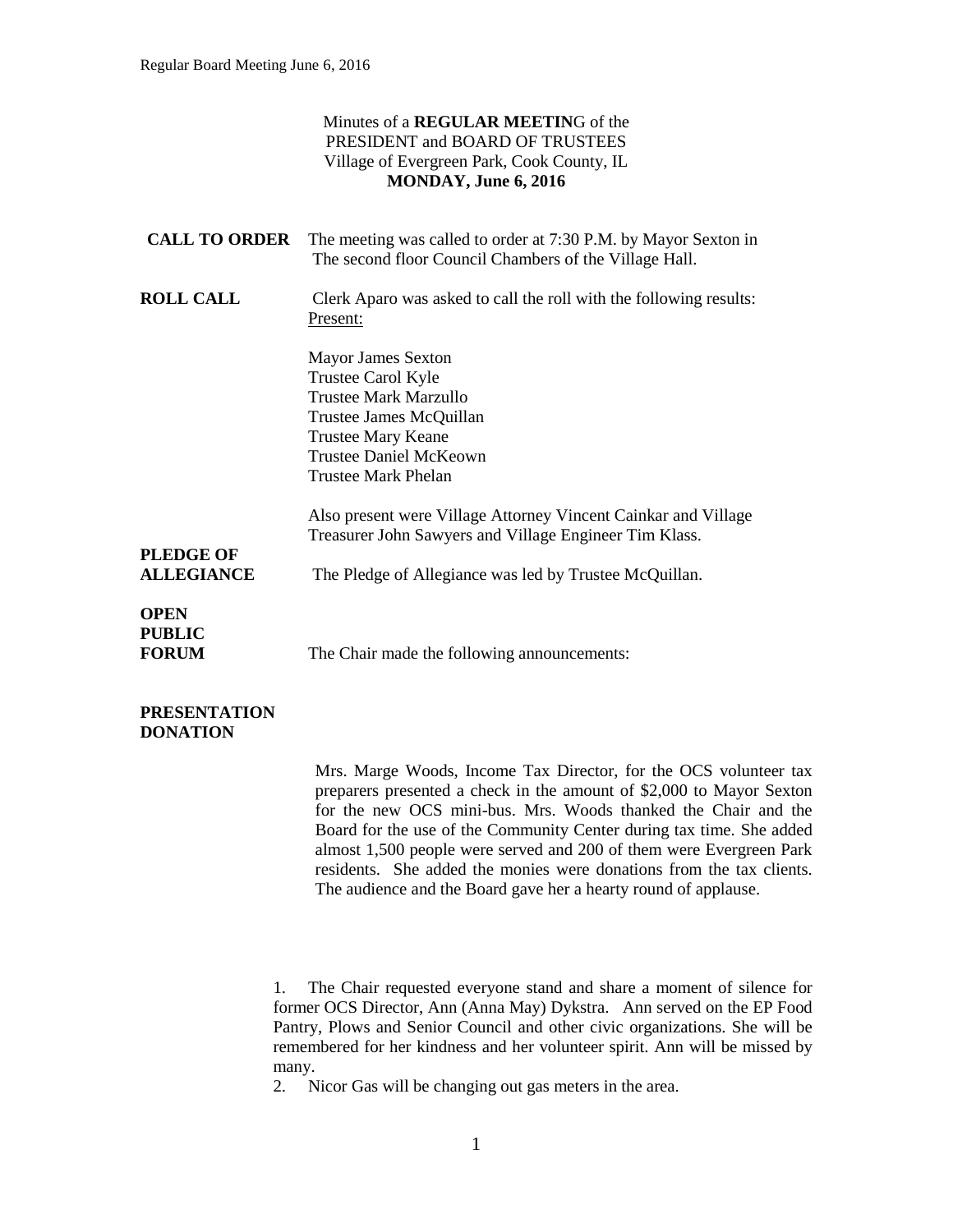- 3. Congratulations to Fire Chief Ron Kleinhaus on his accreditation as an Illinois Professional Emergency Manager.
- 4 Everyone is invited to attend St. Bernadette's the  $4<sup>th</sup>$  Annual "Motorcycle" Mass" is at 4:00 pm with a barbeque/ music to follow on Saturday June 11, 2016.
- 5. Thanks to the Evergreen Park Fire Department for another successful Children's Health Fair.
- 6. Farmers Market is on Thursdays from 7:00 am to 1:00 pm at Yukich Fields.
- 7. The  $3<sup>rd</sup>$  Annual Senior Health Fair will be held on Wednesday, June 15, 2016 from 10-2 at the Fire Department.
- 8. Summer Movies in the Park event, co-sponsored by the Evergreen Park Stallions, will be held on Friday, June 24, 2016-9:00 p.m. at Circle Park, 97<sup>th</sup> & Homan. Feature is "The Sandlot". As with all outdoor events, subject to cancellation if weather is inclement.
- 9. The Annual 5k Run is Saturday, June 25, 2016 at Klein Park. Registration is 7:30 a.m. to 8:15 a.m. the run begins at 8:30 a.m. The 27th Annual Day in the Park is Saturday, June 25, 2016 from 11:30 a.m. – 9:00 pm at the Community Center.
- 10. The 48th Annual Independence Day Parade is Friday, July 1, 2015 at 6:30 p.m. Fireworks at dusk at Duffy Park 92nd and Millard.
- 11. Thanks to the Recreation Department and Glenn Pniewski for the recent "Dr. Doolittle" performances.

# **OPEN**

**AUDIENCE Mr. Clarence Nowicki, 9200 Block of Albany**, inquired about the future use of the demolished Aqua property. The Chair responded the property use will be single family homes. Trustee Marzullo noted the property is privately owned and contrary to internet statements not owned by the Village.

> **Mr. Tom Jarema, 9500 Block of Avers**, questioned if the muddy conditions at the dog park can be rectified. PW Director, Lorenz noted there is an issue with run-off water coming underground and they are working on it.

> **Mrs. Linda Nowicki, 9200 Block of Albany**, requested benches in the New Park for people like herself that cannot walk long distances. The Chair noted walking is encouraged at Yukich Fields and discouraged at the Park due to the disc golfers. He directed PW Director Lorenz to look into the bench situation.

> **Mr. Pete Zic, 9200 Block of Albany**, referred to a recent article in the paper praising Clerk Aparo and asked for a round of applause for the Clerk. The audience and the Board complied.

## **REGULAR**

**AGENDA** Motion by Trustee Phelan second by Trustee Kyle to waive reading of the minutes of the May 16, 2016 regular Meeting of the President and Board of Trustees. The motion was passed by unanimous voice vote and so ordered by the Chair.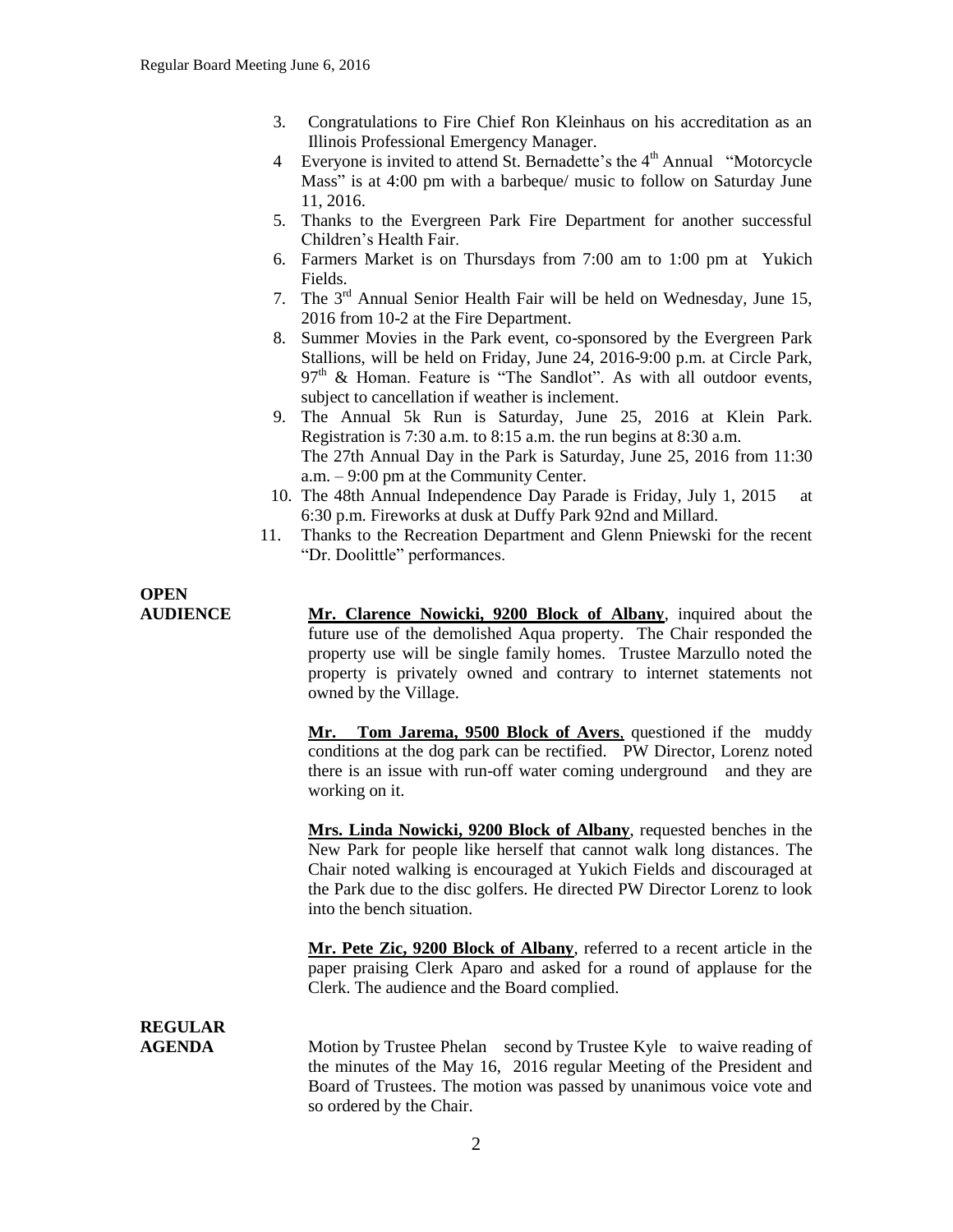#### **RESOLUTION NO. 15-2016**

Motion by Trustee McKeown second by Trustee McQuillan, to approve **Resolution NO. 15-2016** with expenditures of the General Corporate Fund of \$ 584,645.03 and the Sewer and Water Fund of \$ 211,691.57 and the  $95<sup>th</sup>$  Street TIF Fund, \$1,101.95 and the Capital Improvement Fund, \$ 6,625.02 and the Self Insurance Fund, \$ 1,705.00 and the Street Bond Fund, \$33,370.00 and Debt Service- \$ 24,219.75 for a total \$ 863,358.32. Upon roll call, voting YES: Trustees Kyle, Marzullo, McQuillan, Keane, McKeown and Phelan; voting NO: NONE. The motion was passed and so ordered by the Chair.

## **WATER COLLECTOR'S**

**REPORT** Motion by Trustee Marzullo second by Trustee Keane to accept for information and file the Water Collector's report for May 2016 in the amount of \$ 715,261.31. The motion was passed by unanimous voice vote and so ordered by the Chair.

#### **VILLAGE COLLECTOR'S REPORT**

Motion by Trustee Phelan second by Trustee McQuillan to accept for file and information the Village Collector's report for May 2016 in the amount of \$ 1,487,958.40. The motion was passed by unanimous voice vote and so ordered by the Chair.

## **BUSINESS**

**CERTIFICATES** Motion by Trustee Kyle second by Trustee McKeown to approve the business license application for a cardiology practice, **CONSULTANTS IN CARDIOLOGY & ELECTROPHYSIOLOGY** located at 2850 w. 95<sup>TH</sup> Street, Mary Potter Building (Suite 202), Evergreen Park, Illinois. Upon roll call voting YES: Trustees Marzullo, McQuillan, Keane, McKeown, Phelan and Kyle; voting NO: NONE. The motion was passed and so ordered by the Chair.

> Motion by Trustee McQuillan second by Trustee McKeown to approve the business license application for a chiropractic office, **HEALTH IS WEALTH WELLNESS CENTER, located at 3830 W. 95<sup>th</sup> Street in** Evergreen Park, Illinois. Upon roll call voting YES: Trustees McQuillan, Keane, McKeown, Phelan, Kyle and Marzullo; voting NO: NONE. The motion was passed and so ordered by the Chair.

> Motion by Trustee Kyle second by Trustee Keane to approve the business license application for a personal training/healthy lifestyle eating/weight loss **WEIGHT LOSS, INC.** located at 9500 S. Avers, Avenue in Evergreen Park, Illinois. Upon roll call voting YES: Trustees Keane, McKeown, Phelan, Kyle, Marzullo and McQuillan; voting NO: NONE. The motion was passed and so ordered by the Chair.

### **MOTION TO**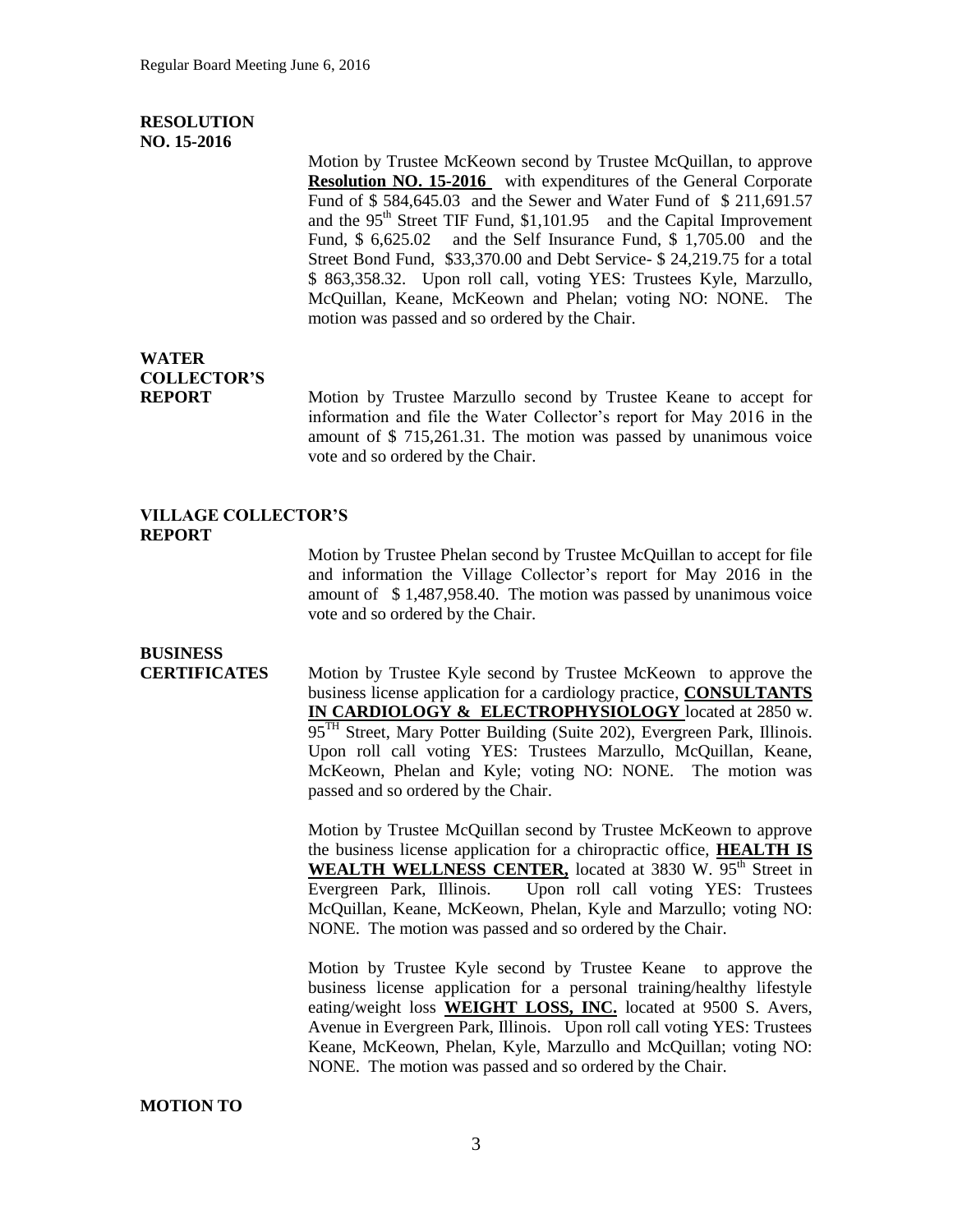**TABLE** Motion by Trustee Phelan second by Trustee Kyle **to table** the business license applications for a coffee, donuts and sandwich shop **DUNKIN DONUTS, SMOKE SHOP (Tabacco Store)AND METRO PCS (cellular phone store)** located at 9601 S. Pulaski, Avenue in Evergreen Park, Illinois.

> Sketches of the property/buildings were given to the Board by the owner Mr. Sweis. The Trustees expressed concerns about the 24 hour license for Dunkin Donuts and noise from the speakers and the east side location of the drive as it abuts a residential area. Mr. Sweis noted this store will be equipped with the zero decibel speakers at the property line and noise reducing fencing and a volume controlled menu Board.

> After a lengthy discussion; the Chair asked Mr. Sweis to address the Board's various concerns that require more information and return to a future Board meeting. Upon roll call voting YES: Trustees McKeown, Phelan, Kyle, Marzullo, McQuillan and Keane; voting NO: NONE. The motion to table was passed and so ordered by the Chair.

#### **ORDINANCE NO. 16-2016**

Motion by Trustee Phelan second by Trustee Kyle to approve **ORDINANCE NO 16-2016, "AN ORDINANCE AMENDING SECTION 3-56, SECTION 3-58, AND SECTION 3-36 OF CHAPTER 3, ALOHOLCI LIQUOR, OF THE EVERGREEN PARK MUNICIPAL CODE BY AMENDING CLASS EE LIQUOR LICENSES." ILLINOIS."** The Chair noted this is for the additional hour of operation for Porter Cullens on Thursday evening. Upon roll call voting YES: Trustees, Phelan, Kyle, Marzullo, McQuillan, Keane and McKeown; voting NO: NONE. The Motion was passed and so ordered by the Chair.

#### **ORDINANCE NO. 17-2016**

Motion by Trustee McQuillan second by Trustee Keane to approve **ORDINANCE NO 17-2016, "AN ORDINANCE OF THE VILLAGE OF EVERGREEN PARK APPROVING A MULTI-BOARD RESIDENTIAL REAL ESTATE CONTRACT FOR THE PURCHASE OF THE PROPERTY LOCATED AT 3310 WEST 97TH STREET, EVERGREEN PARK, ILLINOIS."** The Chair noted the sale price is \$25,000 and the lot is non-conforming use as it has (2) houses on one piece of property. Upon roll call voting YES: Trustees, Kyle, Marzullo, McQuillan, Keane, McKeown and Phelan; voting NO: NONE. The Motion was passed and so ordered by the Chair.

#### **ORDINANCE NO. 18-2016**

Motion by Trustee McKeown second by Trustee Marzullo to approve **ORDINANCE NO 18-2016, "AN ORDINANCE OF THE VILLAGE OF EVERGREEN PARK ADOPTING THE 2015 INTERNATIONAL BUILDING CODE, THE 2015 INTERNATIONAL RESIDENTIAL CODE, THE 2015 INTERNATIONAL MECHANICAL CODE, THE ILLINOIS PLUMBING CODE, THE CHICAGO ELECTRICAL CODE, THE ILLINOIS ENERGY CONSERVATION CODE, AND THE 2015**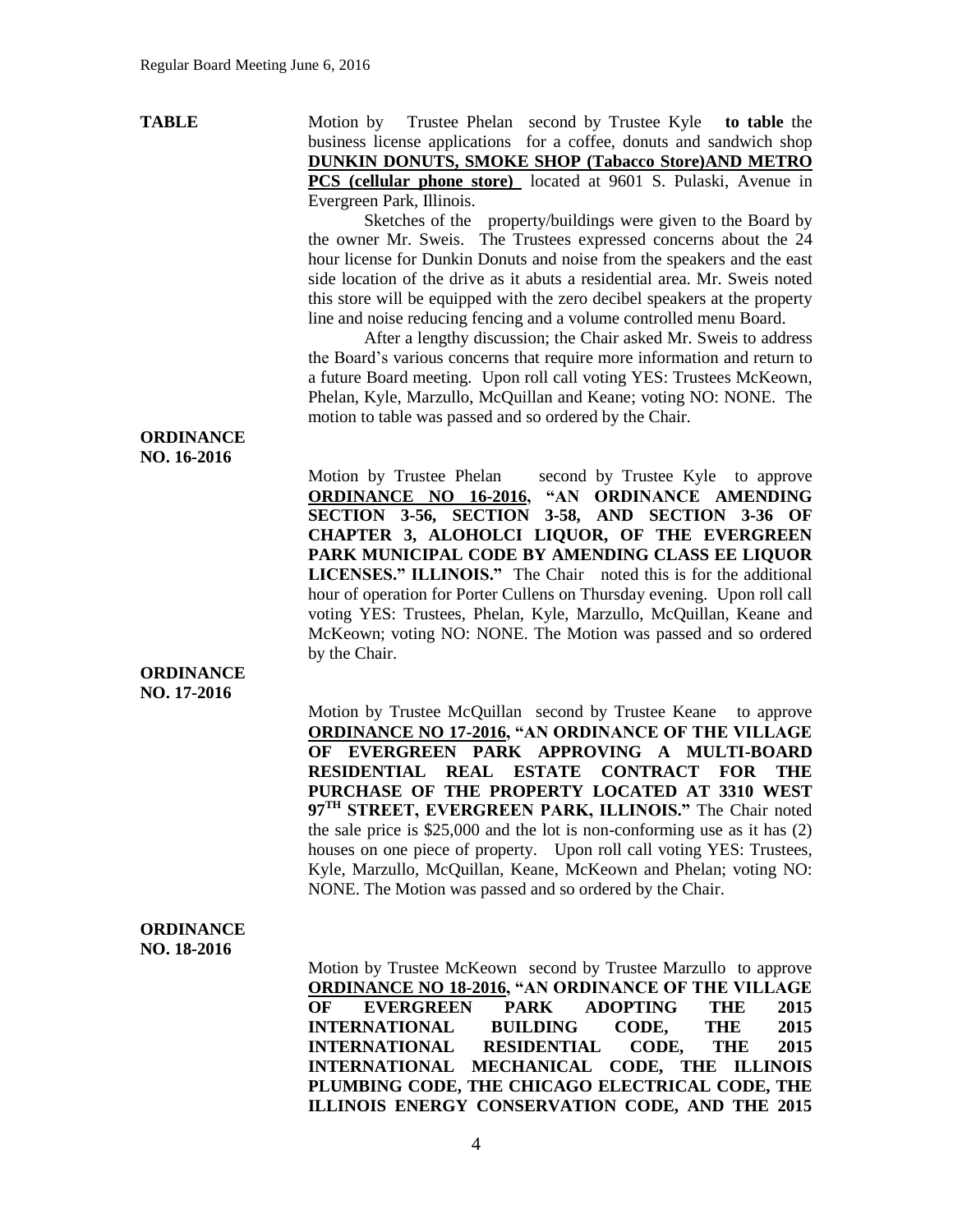**INTERNATIONAL FIRE CODE."** Upon roll call voting YES: Trustees, Marzullo, McQuillan, Keane, McKeown, Phelan and Kyle; voting NO: NONE. The Motion was passed and so ordered by the Chair.

#### **RESOLUTION NO. 6-2016**

Motion by Trustee Phelan second by Trustee Keane to approve **RESOLUTION NO. 6-2016, 'A RESOLUTION ADOPTING AN AMENDMENT TO THE VILLAGE OF EVERGREEN PARK SECTION 125 CAFETERIA PLANS."** Upon roll call voting YES: Trustees McQuillan, Keane, McKeown, Phelan, Kyle and Marzullo; voting NO: NONE. The motion was passed and so ordered by the Chair.

#### **PORTER CULLENS OUTDOOR TABLES**

Motion by Trustee Phelan second by Trustee Kyle to approve the request from Porter Cullen's for (4) bistro tables for outdoor dining for a trial period of this summer only.

PW Director Lorenz explained there will be planters and posts to protect the seated patrons. The owner, Mr. McGrath, noted only four (4) parking spaces will be used. He has spoken to the neighbors and they have no objections to the outdoor tables. After a lengthy discussion it was agreed the tables will only be used until dusk and then removed from the area. Upon roll call voting YES: Trustees Keane, McKeown, Phelan, Kyle and Marzullo; voting NO: Trustee McQuillan. The motion was passed and so ordered by the Chair.

## **SXU LEASE 9549 S. Homan**

Motion by Trustee McQuillan second by Trustee Keane to approve a one year lease agreement for St. Xavier University for the "Birth to Three Program" to operate in the old parsonage house located at 9549 S. Homan Avenue.

Kathy Peters and Lori Winkler explained the program which has been operating since 2004. They serve (30) thirty families with at risk and special needs children and are looking to serve more Evergreen Park families. They estimated no more than (8) eight children per hour on premises with their parents. The Chair noted the rent will be \$700.00 per month for a period of one year. Only the first floor will be used for this program and the second floor will not be used. Upon roll call voting YES: Trustees McKeown, Phelan, Kyle, Marzullo, McQuillan and Keane; voting NO: NONE. The motion was passed and so ordered by the Chair.

#### **POLICE VACANCY/ HIRE REQUEST**

Motion by Trustee Phelan second by Trustee Kyle to approve Evergreen Park Police Chief Saunders request to declare a vacancy in the Police Department due to the retirement of a Patrol Officer and hire (1) patrol officer form the May 2, 2016 Probationary Patrol Officer Eligibility List.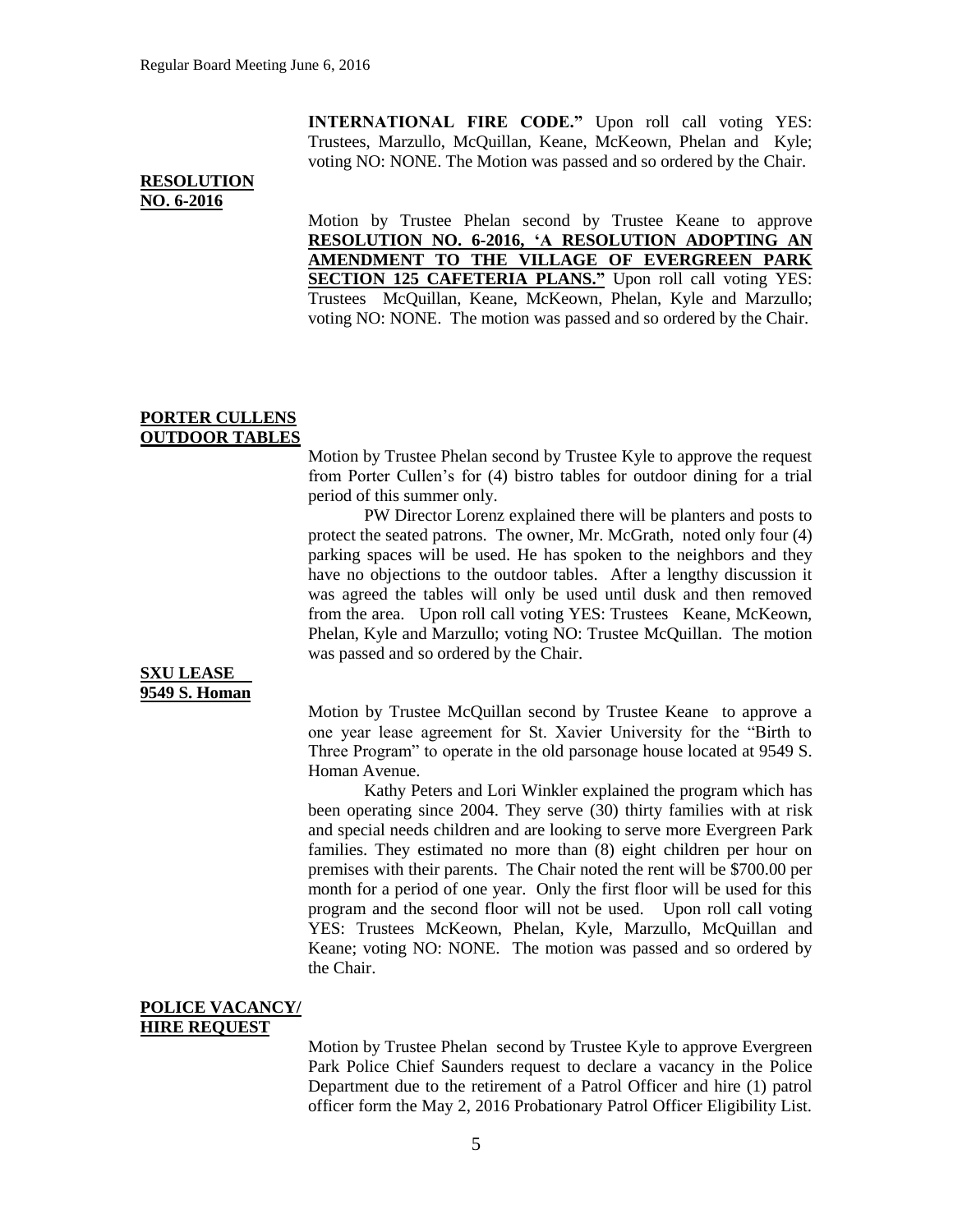Upon roll call voting YES: Trustees Phelan, Kyle, Marzullo, McQuillan, Keane, and McKeown; voting NO: NONE. The motion was passed and so ordered by the Chair.

## **DR. POWELL PARADE REQUEST**

Motion by Trustee Marzullo second by Trustee Keane to approve the annual request from Dr. Thomas Powell to block off the alley way at 3860 W. 95th Street on Friday, July 1, 2016 from 4:00 p.m. to 11:00 p.m. Upon roll call voting YES: Trustees Kyle, Marzullo, McQuillan, Keane, McKeown and Phelan; voting NO: NONE. The motion was passed and so ordered by the Chair.

**ENGINEER'S REPORT** Tim Klass had no report.

# **ATTORNEY'S**

**REPORT** Vince Cainkar had no report.

**DEPT HEADS** Mary Ann Carioto, OCS Director announced the Senior Council Luncheon is Thursday, June 16 at 11:00 a.m. with guest speaker Cathy Aparo, Village Clerk. The Chair reminded Mr. Zic to attend the luncheon.

> Mr. Jim Feltz, Youth Director reported summer hours are from 1-6 pm. Monday through Friday. Due to the new flat screen tv's and new video games at least 33 teens attend the center daily. He is in need of volunteers for the Day in the Park and the annual Village parade.

> Dennis Duffy, Recreation Department reported pre-school summer day camp and full day camp and minicamp has opened and at least 200 children are in attendance.

**BIDS** Motion by Trustee Phelan second by Trustee Keane to solicit bids for the improvement of the parking lot at  $2940-46$  W.  $95<sup>th</sup>$  Street. The Chair noted there is a very interested party for an upscale restaurant and more future demolition is possible works for various buildings in the area. There will also be a discussion on the possible closure of Sacramento Avenue at  $95<sup>th</sup>$  Street. Upon roll call voting YES: Trustees, Marzullo, McQuillan, Keane, McKeown, Phelan and Kyle; voting NO: NONE. The Motion was passed and so ordered by the Chair.

> Motion by Trustee Phelan second by Trustee McQuillan to approve the request from PW Director Lorenz to waive the bid and purchase one new 14 foot Crysteel dump body to be installed and extend the life of the dump truck approximately 5 years. The cost is \$18,210.00 and is a budgeted item. Upon roll call voting YES: Trustees, McQuillan, Keane, McKeown, Phelan, Kyle and Marzullo ; voting NO: NONE. The Motion was passed and so ordered by the Chair.